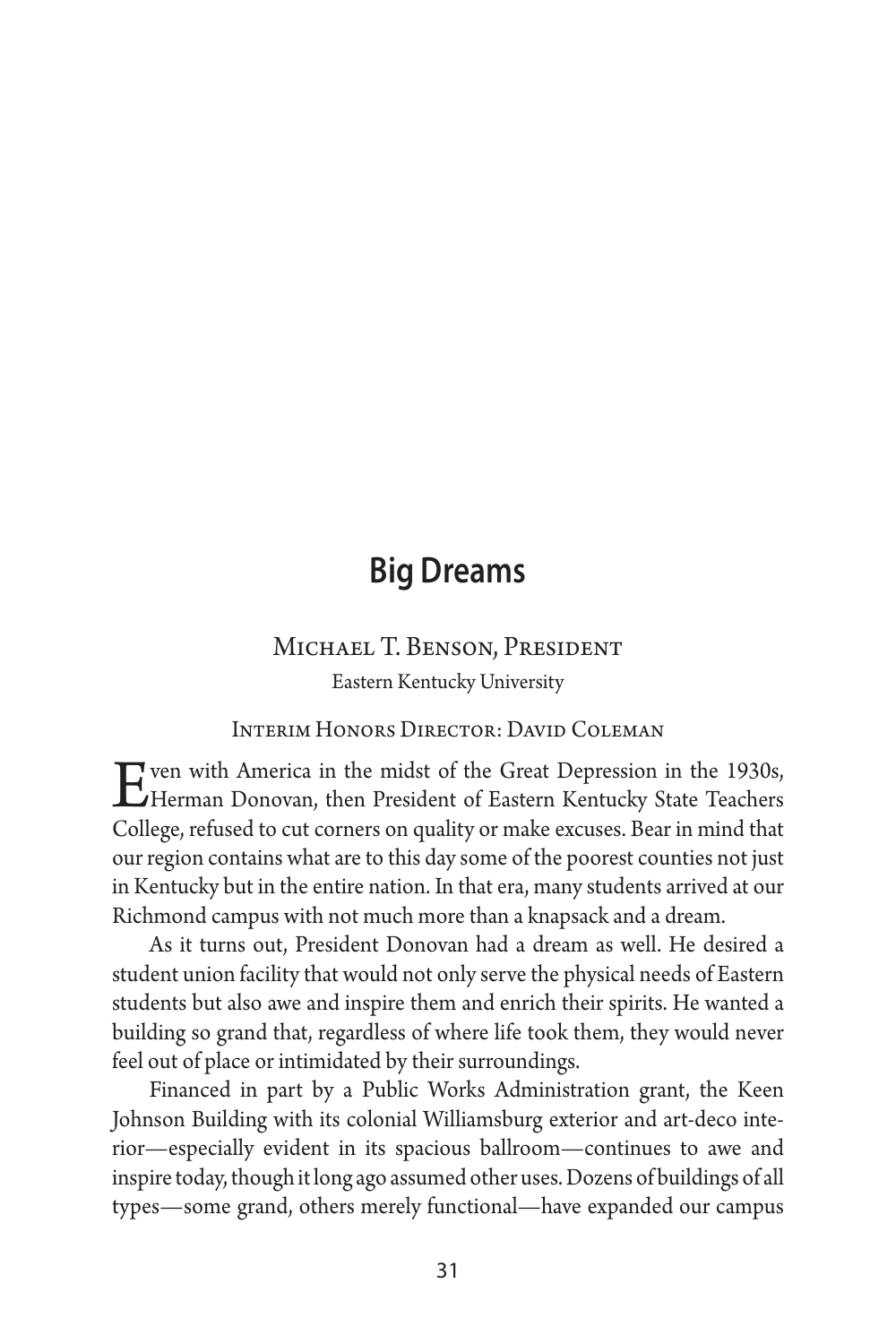## Eastern Kentucky University

skyline in the ensuing decades. Nonetheless, like a dream that will not die, the Keen Johnson Building remains to this day an institutional landmark, the one building that students, alumni, and townspeople alike most identify with what is now Eastern Kentucky University.

And so it is with a quality honors program, here or anywhere else. Just as the measure of these stately edifices far exceeds their brick and mortar, the value of an honors program lies not only in its curriculum but in the dreams it inspires. To this day, many students come to our honors program with little exposure to history's great thinkers, to cultural attractions that some take for granted, or to our magnificent large cities. Many arrive from the small towns and countryside that dominate much of Kentucky, every bit as bright as their big-city counterparts but unsure how they might measure up. Like those Eastern students who left here years ago confident that few buildings they would enter could ever top their own student union for grandeur, today's honors students know they can compete on a national stage with the best this country has to offer, whether they came from New York City or Monkey's Eyebrow (yes, that is an actual town in the Commonwealth of Kentucky).

As could be said on many campuses, the EKU Honors Program has become a point of pride, a touchstone of excellence with which we gratefully identify. As I see it, the true value of an outstanding honors program rests in four key areas:

- 1. It helps students learn not only how to think critically and creatively for themselves but also to work in teams. As students learn to dig deep within themselves to discover hidden talents, they also come to cherish, learn from, and even revel in the diversity all around them.
- 2. It is home to skilled and dedicated professors who can make any subject come alive in the classroom and then mentor their students in research projects to be presented at regional and national conferences, where students also participate in eye-opening and mind-expanding cultural excursions while building the camaraderie that long crosscountry trips foster.
- 3. It helps students connect the dots through interdisciplinary study and then propels these students to help others do the same, making connections not only between diverse areas of study but also between thought and deed; this is why so many of our EKU Honors Program students are also leaders on our campus, go on to preeminent